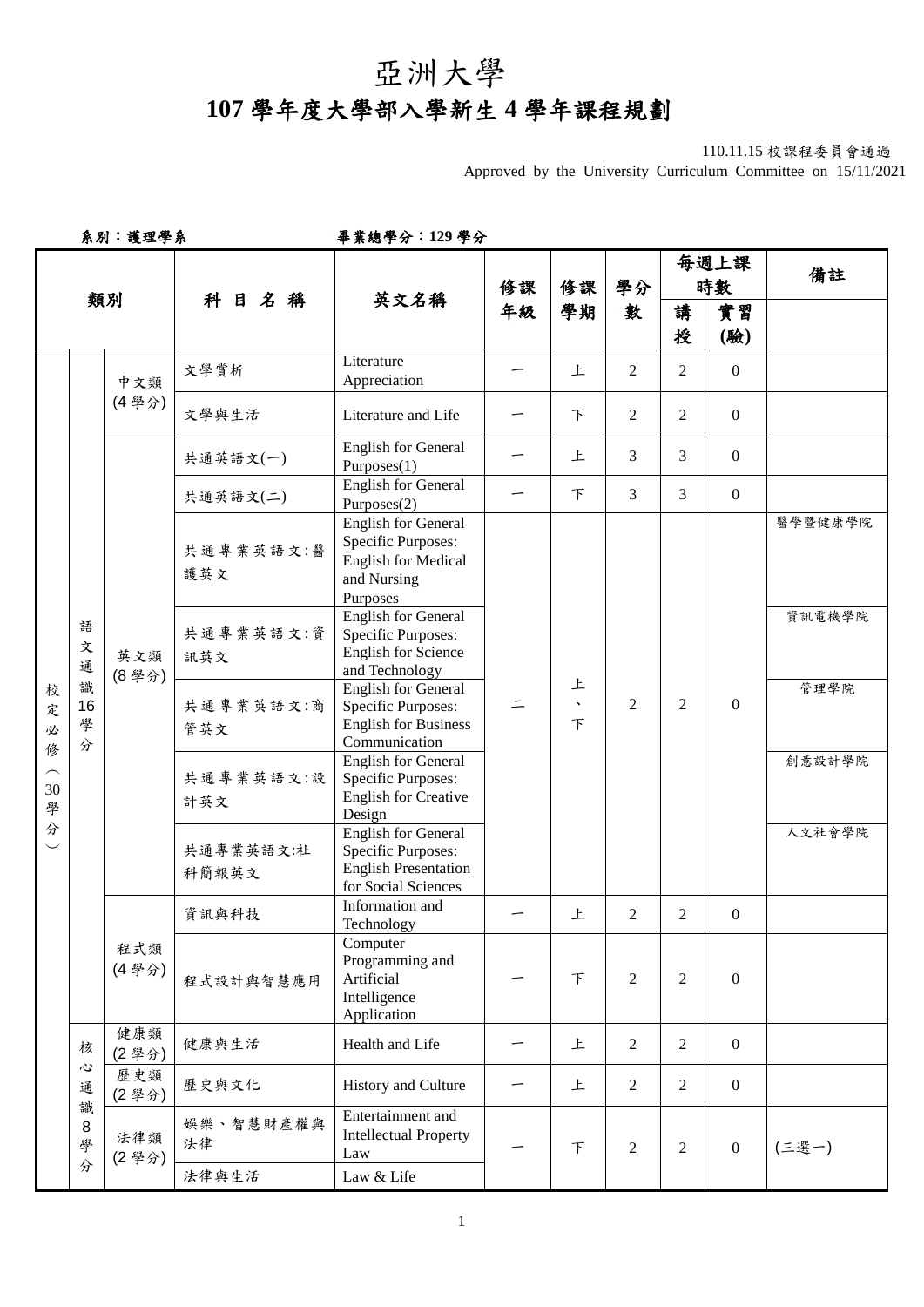|                       |                     |                                                                                             |                                                                                                                                                                                                                                                                                                                                                                                                                                                            | 修課           | 修課     | 學分               |                | 每週上課<br>時數       | 備註                                                                                                                                                                    |
|-----------------------|---------------------|---------------------------------------------------------------------------------------------|------------------------------------------------------------------------------------------------------------------------------------------------------------------------------------------------------------------------------------------------------------------------------------------------------------------------------------------------------------------------------------------------------------------------------------------------------------|--------------|--------|------------------|----------------|------------------|-----------------------------------------------------------------------------------------------------------------------------------------------------------------------|
|                       | 類別                  | 科目名稱                                                                                        | 英文名稱                                                                                                                                                                                                                                                                                                                                                                                                                                                       | 年級           | 學期     | 數                | 講              | 實習               |                                                                                                                                                                       |
|                       |                     |                                                                                             |                                                                                                                                                                                                                                                                                                                                                                                                                                                            |              |        |                  | 授              | (驗)              |                                                                                                                                                                       |
|                       |                     | 愛情、性別與法律                                                                                    | Love, Gender and<br>Law                                                                                                                                                                                                                                                                                                                                                                                                                                    |              |        |                  |                |                  |                                                                                                                                                                       |
|                       | 藝術類                 | 設計思考與創新                                                                                     | Design Thinking and<br>Innovation                                                                                                                                                                                                                                                                                                                                                                                                                          |              | $\top$ | 2                | $\overline{c}$ | $\boldsymbol{0}$ | (二選一)                                                                                                                                                                 |
|                       | (2學分)               | 美學素養                                                                                        | Esthetics<br>accomplishment                                                                                                                                                                                                                                                                                                                                                                                                                                |              |        |                  |                |                  |                                                                                                                                                                       |
|                       | 體育(一)~(四)           |                                                                                             | Physical Education<br>(1)~(4)                                                                                                                                                                                                                                                                                                                                                                                                                              | $ \cdot$ $-$ | 上、下    | $\overline{0}$   | $\overline{2}$ | $\mathbf{0}$     |                                                                                                                                                                       |
|                       | (需修畢2門科目)           | 全民國防教育軍事訓練-國際情勢<br>全民國防教育軍事訓練-國防政策<br>全民國防教育軍事訓練-全民國防<br>全民國防教育軍事訓練-防衛動員<br>全民國防教育軍事訓練-國防科技 | <b>All-out Defense</b><br><b>Education Military</b><br>Training--International<br><b>Situations</b><br>All-out Defense<br><b>Education Military</b><br>Training--National<br><b>Defense Policies</b><br>All-out Defense<br><b>Education Military</b><br>Training--Civil<br>Defense<br>All-out Defense<br><b>Education Military</b><br>Training--Defense<br>Mobilization<br>All-out Defense<br><b>Education Military</b><br>Training--Defense<br>Technology |              | 上、下    | $\Omega$         | $\overline{2}$ | $\Omega$         | 1. 本類軍訓課程<br>大一上、下由通<br>識中心排定2<br>門科目授課。<br>2. 如需重修本類<br>課程時,可自行<br>選擇,不需選擇<br>原排定科目。                                                                                 |
|                       |                     | 服務與學習(一)(二)-實作課                                                                             | Service and<br>Learning $(1)(2)$ -Practic<br>e                                                                                                                                                                                                                                                                                                                                                                                                             |              | 上、下    | $\boldsymbol{0}$ | 1.5            | $\boldsymbol{0}$ | 實作課實施時間<br>暫定晨間<br>7:30~8:00 或<br>12:10~12:40 或<br>傍晚<br>$17:10-17:40$ .                                                                                              |
|                       |                     | 服務與學習(一)(二)-講授課                                                                             | Service and<br>Learning $(1)(2)$ -Lecture                                                                                                                                                                                                                                                                                                                                                                                                                  |              | 上、下    | $\Omega$         |                | $\Omega$         | 講授課實施時<br>間:(一)新生訓<br>練,(二)由服學組<br>排定並公告。                                                                                                                             |
| 通<br>識<br>選<br>修<br>6 | 博雅課程<br>類)          | (人文類、社會類、自然類、生活                                                                             | General Required<br>(Core) Courses                                                                                                                                                                                                                                                                                                                                                                                                                         |              |        | 6                | 每科<br>目<br>各2  | $\Omega$         | 免修規定<br>$(1)$ 人文類 $-1:$ 人<br>社學院免修<br>(2)社會類-2:管<br>理學院免修<br>(3)自然類-3:醫<br>健學院、<br>資<br>訊學院免修<br>$(4)$ 生活類-4:創<br>「意2」皆須究畢。<br>「學本須提滿」「第1879年。現在程序提升」「第1899年(1879年)」。 |
| 學<br>分                | 通識涵養教育<br>(不納入畢業學分) |                                                                                             | General Literacy<br>Series (non-credit)                                                                                                                                                                                                                                                                                                                                                                                                                    | 一~四          | 上、下    | 1                |                |                  | 元- 為修於參養懷次成/不鐘通,在與:2、績取《本與》,在與:2、績不過通,在學名健次卓成。<br>第一次學學期,在康<br>《越教學期,我會是,我們的,這一面。<br>第一次學學的,越是的,是,我們的,是,我們的,                                                          |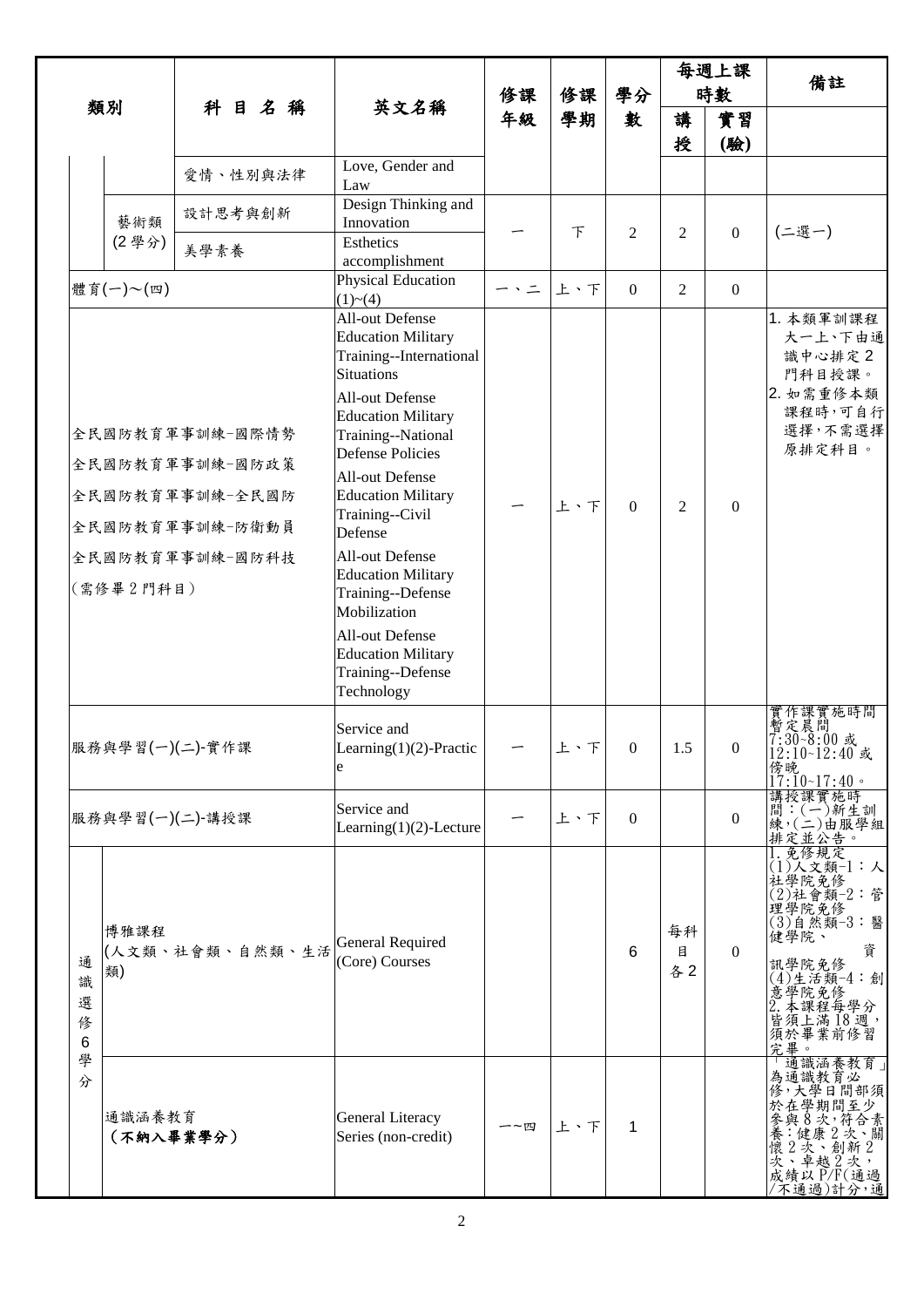|                         |              |             |                                                                |     |                                                       |                          |                |                                  | 每週上課                             |                |                                      |
|-------------------------|--------------|-------------|----------------------------------------------------------------|-----|-------------------------------------------------------|--------------------------|----------------|----------------------------------|----------------------------------|----------------|--------------------------------------|
|                         |              | 科目名稱        |                                                                | 修課  | 修課                                                    | 學分                       | 時數             |                                  | 備註                               |                |                                      |
|                         | 類別           |             |                                                                |     | 英文名稱                                                  | 年級                       | 學期             | 數                                | 講                                | 實習             |                                      |
|                         |              |             |                                                                |     |                                                       |                          |                |                                  | 授                                | (驗)            |                                      |
|                         |              |             |                                                                |     |                                                       |                          |                |                                  |                                  |                | 過者以1學分<br>計,惟不納入通識<br>選修及最低畢業<br>學分。 |
|                         | 心理學          |             |                                                                |     | Psychology                                            |                          | 上              | $\overline{c}$                   | $\overline{2}$                   |                | 研究型課程                                |
|                         | 生物化學         |             |                                                                |     | Biochemistry                                          | —                        | $\top$         | 2                                | $\overline{2}$                   |                | 研究型課程                                |
| 以院為<br>教學核              | 生理學          |             |                                                                |     | Physiology                                            | $\overline{\phantom{0}}$ | $\top$         | 3                                | 3                                |                | 實務型課程                                |
| 心課程                     | 生理學實驗        |             |                                                                |     | Laboratory of physiology                              | —                        | $\top$<br>上    | $\mathbf{1}$                     |                                  | 3              | 實務型課程                                |
|                         | 生物統計學<br>病理學 |             |                                                                |     | <b>Biostatistics</b><br>Pathology                     | $\equiv$<br>$\equiv$     | 上              | $\overline{2}$<br>$\overline{2}$ | $\overline{2}$<br>$\overline{2}$ |                | 研究型課程<br>研究型課程                       |
| 15學<br>分                | 微生物學及免疫學     |             |                                                                |     | Microbiology &<br>immunology                          | $\equiv$                 | 上              | 2                                | 2                                |                | 實務型課程                                |
|                         | 微生物學及免疫學實驗   |             |                                                                |     | Laboratory of<br>microbiology &<br>immunology         | $\equiv$                 | 上              | 1                                |                                  | 3              | 實務型課程                                |
|                         | 解剖學          |             |                                                                |     | Anatomy                                               | —                        | 上              | $\overline{2}$                   | $\overline{2}$                   |                | 實務型課程                                |
|                         | 解剖學實驗        |             |                                                                |     | Laboratory of anatomy                                 | -                        | 上              | $\mathbf{1}$                     |                                  | 3              | 實務型課程                                |
|                         |              | 護理學導論       |                                                                |     | Introduction to nursing                               | $\overline{\phantom{m}}$ | 上<br>$\bar{T}$ | $\overline{2}$<br>$\overline{2}$ | $\overline{2}$<br>$\overline{2}$ |                | 實務型課程                                |
|                         | 人類發展學        |             |                                                                |     | Human development<br>Human development                | $\overline{\phantom{0}}$ |                |                                  |                                  |                | 實務型課程                                |
|                         | 人類發展學實驗      |             |                                                                |     | Laboratory                                            | -                        | F              | $\mathbf{1}$                     |                                  | 3              | 實務型課程                                |
|                         | 身體檢查與評估      |             | Physical examination and<br>assessment<br>Practice in physical | $=$ | 上                                                     | $\overline{c}$           | 2              |                                  | 實務型課程                            |                |                                      |
|                         | 身體檢查與評估實驗    |             |                                                                |     | examination and<br>assessment                         | $\equiv$                 | 上              | $\mathbf{1}$                     |                                  | 3              | 實務型課程                                |
|                         | 基本護理學        |             |                                                                |     | Fundamental nursing                                   | $\equiv$                 | $\top$         | $\overline{2}$                   | $\overline{2}$                   |                | 實務型課程                                |
|                         |              | 基本護理學實習     |                                                                |     | Practicum in<br><b>Fundamental Nursing</b>            | $\equiv$                 | 下              | $\overline{2}$                   |                                  | 5              | 實務型課程                                |
| 糸                       | 藥理學          | 基本護理學實驗     |                                                                |     | <b>Fundamental Nursing</b><br>Laboratory              | $\equiv$                 | F              | $\overline{2}$<br>3              | 3                                | 6              | 實務型課程                                |
| 核                       |              |             |                                                                |     | Pharmacology<br>Adult Nursing and                     | $\equiv$                 | F              |                                  |                                  |                | 實務型課程                                |
| 心<br>必                  |              | 成人護理學及實作(一) |                                                                |     | nursing skills (I)<br>Practicum in Adult              | 三                        | 上              | 3                                | 2                                | $\overline{2}$ | 實務型課程                                |
| 俢                       |              | 成人護理學實習(一)  |                                                                |     | Nursing $(\neg)$ (I)                                  | 三                        | 上              | 3                                |                                  | 8              | 實務型課程                                |
| 課<br>程                  | 老人護理學        |             |                                                                |     | <b>Gerontological Nursing</b><br>Maternal nursing and | 三                        | 上              | $\overline{2}$                   | $\overline{2}$                   |                | 實務型課程                                |
| $\widehat{\phantom{m}}$ | 產科護理學及實作     |             |                                                                |     | nursing skills<br>Practicum in Maternal               | 三                        | 上、下            | $\mathfrak{Z}$                   | $\overline{2}$                   | $\overline{2}$ | 實務型課程                                |
| 74<br>學                 |              | 產科護理學實習     |                                                                |     | Nursing<br>Pediatric nursing and                      | 三                        | 上、下            | 3                                |                                  | $\,8\,$        | 實務型課程                                |
| 分<br>$\smile$           |              | 兒科護理學及實作    |                                                                |     | nursing skills                                        | 三                        | 上、下            | 3                                | $\overline{2}$                   | $\overline{2}$ | 實務型課程                                |
|                         |              | 兒科護理學實習     |                                                                |     | Practice in pediatric<br>nursing                      | $\equiv$                 | 上、下            | 3                                |                                  | $\,8\,$        | 實務型課程                                |
|                         | 成人護理學及實作(二)  |             |                                                                |     | <b>Adult Nursing and</b><br>nursing skills (II)       | 三                        | 下              | $\mathfrak{Z}$                   | $\overline{2}$                   | $\overline{2}$ | 實務型課程                                |
|                         | 成人護理學實習(二)   |             |                                                                |     | Practicum in Adult<br>Nursing (II)                    | 三                        | 下              | $\mathfrak{Z}$                   |                                  | $\,8\,$        | 實務型課程                                |
|                         | 長期照護概論       |             |                                                                |     | Long-Term Care Concept                                | $\equiv$                 | $\top$         | $\mathbf{2}$                     | $\overline{2}$                   |                | 實務型課程                                |
|                         |              | 護理研究概論      |                                                                |     | Introduction to nursing<br>research                   | 四                        | 上              | $\overline{2}$                   | 2                                |                | 研究型課程                                |
|                         | 護理倫理與法律      |             |                                                                |     | Nursing ethics and law                                | 四                        | 上              | $\overline{2}$                   | $\overline{2}$                   |                | 實務型課程                                |
|                         | 長期照護實習       |             |                                                                |     | Practicum in<br>Long-Term Care                        | 四                        | 上              | $\overline{c}$                   |                                  | 5              | 實務型課程<br>暑期實習                        |
|                         |              | 綜合臨床護理學實習   |                                                                |     | Practicum in<br>comprehensive nursing                 | 四                        | 上              | $\overline{4}$                   |                                  | 10             | 實務型課程<br>暑期實習                        |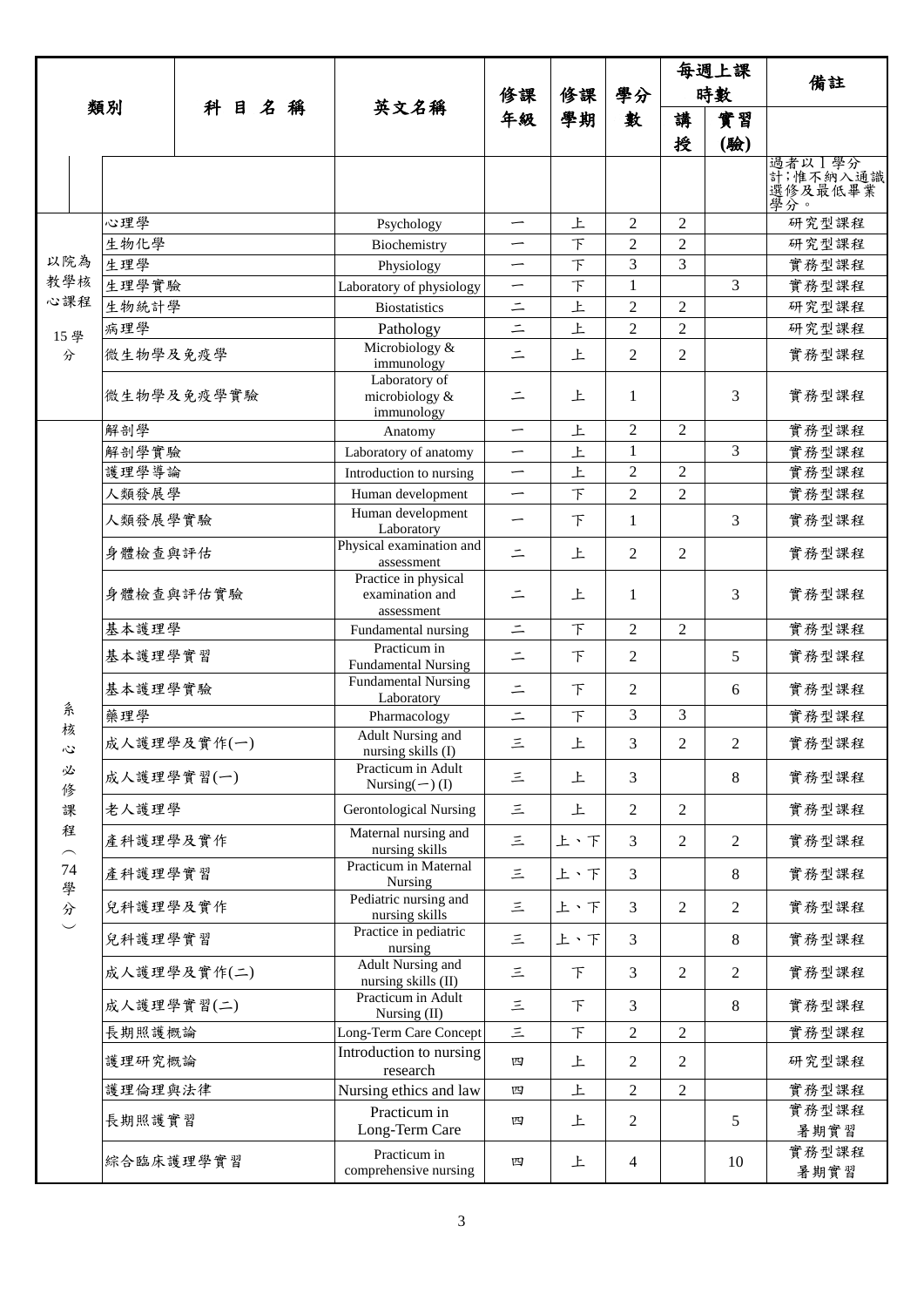| 類別               |                               |                 |            |                                                     |          |                                                                                    |                          |                | 每週上課           |                           |                |       |
|------------------|-------------------------------|-----------------|------------|-----------------------------------------------------|----------|------------------------------------------------------------------------------------|--------------------------|----------------|----------------|---------------------------|----------------|-------|
|                  |                               |                 |            |                                                     |          |                                                                                    | 修課                       | 修課             | 學分             | 時數                        |                | 備註    |
|                  |                               |                 | 科目名稱       |                                                     | 英文名稱     | 年級                                                                                 | 學期                       | 數              | 講              | 實習                        |                |       |
|                  |                               |                 |            |                                                     |          |                                                                                    |                          |                |                | 授                         | (驗)            |       |
|                  |                               | 社區衛生護理學及實作      |            |                                                     |          | Community health<br>nursing and nursing skills                                     | 四                        | 上              | 3              | $\overline{c}$            | $\overline{2}$ | 實務型課程 |
|                  |                               |                 | 精神衛生護理學及實作 |                                                     |          | Psychiatric Nursing and<br>nursing skills                                          | 四                        | 上              | 3              | $\overline{2}$            | $\overline{2}$ | 實務型課程 |
|                  |                               | 社區衛生護理學實習       |            |                                                     |          | Practicum in community<br>health nursing                                           | 四                        | 上、下            | 3              |                           | 8              | 實務型課程 |
|                  |                               | 精神衛生護理學實習       |            |                                                     |          | Practicum in psychiatric<br>nursing                                                | 四                        | 上、下            | 3              |                           | 8              | 實務型課程 |
|                  |                               | 護理行政概論          |            |                                                     |          | Introduction to nursing<br>administration                                          | 四                        | $\top$         | 2              | 2                         |                | 實務型課程 |
|                  |                               | 護理專業問題研討        |            |                                                     |          | Seminar in nursing<br>professional issues                                          | 四                        | $\top$         | 2              | $\overline{2}$            |                | 實務型課程 |
|                  |                               | 關懷照護概論          |            |                                                     |          | Introduction to caring<br>nursing                                                  | $\overline{\phantom{m}}$ | 上              | 2              | $\overline{2}$            |                | 實務型課程 |
|                  | 糸                             | 傳統醫學與護理         |            |                                                     |          | <b>Traditional Medicine and</b><br>Nursing                                         | $\overline{\phantom{0}}$ | 上              | 2              | $\overline{2}$            |                | 實務型課程 |
|                  | 自                             | 護理與文創           |            |                                                     |          | Cultural, Creative and<br>Nursing                                                  | -                        | 上              | 2              | $\overline{2}$            |                | 實務型課程 |
|                  | 由<br>選                        | 護理生涯發展與規劃       |            |                                                     |          | Career Development<br>and Plan in Nursing                                          |                          | F              | 2              | $\overline{2}$            |                | 實務型課程 |
|                  | 俢                             | 護理與藝術           |            |                                                     |          | Nursing and Artistic                                                               | —                        | $\top$         | $\overline{c}$ | $\overline{c}$            |                | 實務型課程 |
|                  | 課                             | 教學原理與方法         |            |                                                     |          | Principles and methods of<br>teaching                                              | $\equiv$                 | 上              | 2              | $\mathfrak{2}$            |                | 實務型課程 |
|                  | 程                             | 醫護台語            |            |                                                     |          | <b>Medical Taiwanese</b>                                                           | $\equiv$                 | 上              | $\overline{2}$ | $\overline{2}$            |                | 實務型課程 |
|                  | $\widehat{\phantom{m}}$<br>42 | 寄生蟲學            |            | Parasitology                                        | $\equiv$ | F                                                                                  | $\overline{c}$           | $\overline{c}$ |                | 實務型課程                     |                |       |
|                  | 學                             | 護理過程            |            |                                                     |          | <b>Nursing Process</b>                                                             | $\vert \cdot \vert$      | $\top$         | $\overline{2}$ | $\overline{2}$            |                | 實務型課程 |
|                  | 分                             | 臨床護理資訊運用        |            | Clinical nursing<br>information applications        | $\equiv$ | F                                                                                  | 2                        | $\overline{2}$ |                | 實務型課程                     |                |       |
|                  | $\sqrt{2}$<br>10              | 臨床檢驗與判讀         |            |                                                     |          | Clinical laboratory and<br>Dignostic Tests                                         | $\equiv$                 | $\top$         | 2              | $\overline{2}$            |                | 實務型課程 |
|                  | 學                             | 疾病營養學           |            |                                                     |          | Disease nutrition                                                                  | $\equiv$                 | F              | $\overline{c}$ | $\overline{2}$            |                | 實務型課程 |
|                  | 分                             | 護理報告之撰寫         |            |                                                     |          | Writing reports in nursing                                                         | $\vert$ iti              | 上              | $\overline{2}$ | $\overline{2}$            |                | 實務型課程 |
|                  |                               | 護理人文關懷商品設計      |            | Product Design for<br>humanistic care in<br>nursing | 三        | 上                                                                                  | 2                        | $\mathfrak{2}$ |                | 實務型課程                     |                |       |
|                  |                               | 婦女健康照護          |            |                                                     |          | Woman's health care                                                                | $\leq$                   | $\top$         | $\overline{c}$ | $\mathfrak{2}$            |                | 實務型課程 |
|                  |                               | 關懷與溝通           |            |                                                     |          | Caring and<br>Communication                                                        | 三                        | 上              | 2              | 2                         |                | 實務型課程 |
|                  |                               | 流行病學            |            |                                                     |          | Epidemiology                                                                       | 四                        | 上              | $\overline{c}$ | $\overline{c}$            |                | 實務型課程 |
|                  |                               | 醫療品質管理          |            |                                                     |          | <b>Health Care Quality</b><br>Management                                           | 四                        | 上              | 2              | $\mathfrak{2}$            |                | 實務型課程 |
|                  |                               | 實證護理概論          |            |                                                     |          | Introduction to<br>evidence -based nursing                                         | 四                        | $\top$         | 2              | $\mathfrak{2}$            |                | 實務型課程 |
|                  |                               | 最後一哩實習          |            |                                                     |          | Last-mile practicum                                                                | 四                        | $\top$         | 4              |                           | 10             | 實務型課程 |
|                  |                               | 護理教學實務課程(一)~(八) |            | The Practice of<br>Teaching $(-)$ ~ $(\wedge)$      | 一~四      | 上、下                                                                                | 0.5                      | $\mathfrak{2}$ |                | 實務型課程<br>最多採計自由選<br>修2學分。 |                |       |
|                  | 高齢                            | 長期照護機構管理        |            |                                                     |          | <b>Institutional Management</b><br>of Long-term Care                               | 三                        | F              | 2              | $\mathfrak{2}$            |                | 實務型課程 |
|                  | 長期                            | 臨終關懷與安寧緩和療護     |            | Hospice and Palliative<br>Care                      | 四        | 上                                                                                  | 2                        | $\mathfrak{2}$ |                | 實務型課程                     |                |       |
| 糸                | 照護<br>學程                      | 個案管理與照護計畫       |            |                                                     |          | Case management and<br>Care Plans                                                  | 四                        | 上              | 2              | 2                         |                | 實務型課程 |
| 專<br>業<br>選<br>俢 | 9<br>學<br>分                   | 智慧長期照護創新創業專題    |            |                                                     |          | Special Topics in<br>Innovation and<br>Entrepreneurship for<br>Smart Longterm Care | 四                        | 下              | 3              | 3                         |                | 實務型課程 |
| 學                |                               | 醫護專業英文          |            |                                                     |          | <b>English for Medical</b><br>Professionals                                        | $\equiv$                 | 上              | 3              | 3                         |                | 實務型課程 |